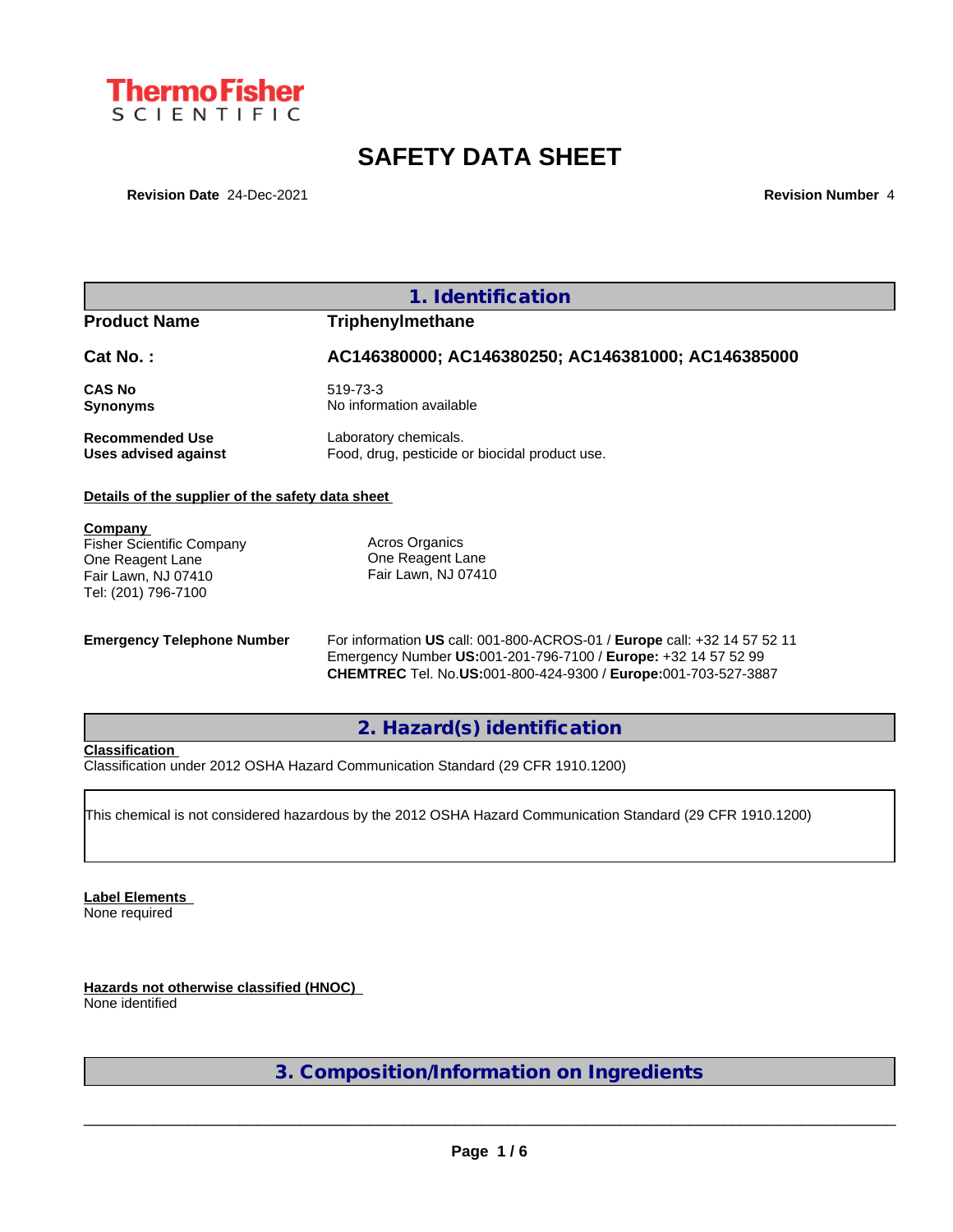| <b>Component</b><br>Triphenylmethane                                                                                                                                                                                                                                                                                                                                                                                                                 |                                                                                          | <b>CAS No</b><br>519-73-3                                                                                |                  | Weight %<br>> 99                                                                      |  |  |  |  |
|------------------------------------------------------------------------------------------------------------------------------------------------------------------------------------------------------------------------------------------------------------------------------------------------------------------------------------------------------------------------------------------------------------------------------------------------------|------------------------------------------------------------------------------------------|----------------------------------------------------------------------------------------------------------|------------------|---------------------------------------------------------------------------------------|--|--|--|--|
|                                                                                                                                                                                                                                                                                                                                                                                                                                                      |                                                                                          |                                                                                                          |                  |                                                                                       |  |  |  |  |
|                                                                                                                                                                                                                                                                                                                                                                                                                                                      |                                                                                          | 4. First-aid measures                                                                                    |                  |                                                                                       |  |  |  |  |
| <b>Eye Contact</b>                                                                                                                                                                                                                                                                                                                                                                                                                                   | Rinse immediately with plenty of water, also under the eyelids, for at least 15 minutes. |                                                                                                          |                  |                                                                                       |  |  |  |  |
| <b>Skin Contact</b>                                                                                                                                                                                                                                                                                                                                                                                                                                  |                                                                                          | Wash off immediately with soap and plenty of water while removing all contaminated<br>clothes and shoes. |                  |                                                                                       |  |  |  |  |
| <b>Inhalation</b>                                                                                                                                                                                                                                                                                                                                                                                                                                    | Remove from exposure, lie down. Remove to fresh air.                                     |                                                                                                          |                  |                                                                                       |  |  |  |  |
| Ingestion                                                                                                                                                                                                                                                                                                                                                                                                                                            |                                                                                          | plenty of water. If possible drink milk afterwards.                                                      |                  | Do NOT induce vomiting. Never give anything by mouth to an unconscious person. Drink  |  |  |  |  |
| Most important symptoms and<br>effects                                                                                                                                                                                                                                                                                                                                                                                                               | No information available.                                                                |                                                                                                          |                  |                                                                                       |  |  |  |  |
| <b>Notes to Physician</b>                                                                                                                                                                                                                                                                                                                                                                                                                            | Treat symptomatically                                                                    |                                                                                                          |                  |                                                                                       |  |  |  |  |
|                                                                                                                                                                                                                                                                                                                                                                                                                                                      |                                                                                          | 5. Fire-fighting measures                                                                                |                  |                                                                                       |  |  |  |  |
| <b>Suitable Extinguishing Media</b>                                                                                                                                                                                                                                                                                                                                                                                                                  |                                                                                          |                                                                                                          |                  | Water spray. Carbon dioxide (CO <sub>2</sub> ). Dry chemical. Alcohol resistant foam. |  |  |  |  |
| <b>Unsuitable Extinguishing Media</b>                                                                                                                                                                                                                                                                                                                                                                                                                | No information available                                                                 |                                                                                                          |                  |                                                                                       |  |  |  |  |
| <b>Flash Point</b><br>Method -                                                                                                                                                                                                                                                                                                                                                                                                                       | No information available<br>No information available                                     |                                                                                                          |                  |                                                                                       |  |  |  |  |
| <b>Autoignition Temperature</b><br><b>Explosion Limits</b>                                                                                                                                                                                                                                                                                                                                                                                           | Not applicable                                                                           |                                                                                                          |                  |                                                                                       |  |  |  |  |
| <b>Upper</b>                                                                                                                                                                                                                                                                                                                                                                                                                                         | No data available                                                                        |                                                                                                          |                  |                                                                                       |  |  |  |  |
| Lower<br>Sensitivity to Mechanical Impact No information available<br><b>Sensitivity to Static Discharge</b>                                                                                                                                                                                                                                                                                                                                         | No data available<br>No information available                                            |                                                                                                          |                  |                                                                                       |  |  |  |  |
| Specific Hazards Arising from the Chemical<br>Keep product and empty container away from heat and sources of ignition.                                                                                                                                                                                                                                                                                                                               |                                                                                          |                                                                                                          |                  |                                                                                       |  |  |  |  |
| <b>Hazardous Combustion Products</b><br>Thermal decomposition can lead to release of irritating gases and vapors. Carbon monoxide (CO). Carbon dioxide (CO2).<br><b>Protective Equipment and Precautions for Firefighters</b><br>As in any fire, wear self-contained breathing apparatus pressure-demand, MSHA/NIOSH (approved or equivalent) and full<br>protective gear. Thermal decomposition can lead to release of irritating gases and vapors. |                                                                                          |                                                                                                          |                  |                                                                                       |  |  |  |  |
| <b>NFPA</b><br><b>Health</b><br>0                                                                                                                                                                                                                                                                                                                                                                                                                    | <b>Flammability</b>                                                                      |                                                                                                          | Instability<br>0 | <b>Physical hazards</b><br>N/A                                                        |  |  |  |  |
|                                                                                                                                                                                                                                                                                                                                                                                                                                                      |                                                                                          |                                                                                                          |                  |                                                                                       |  |  |  |  |
|                                                                                                                                                                                                                                                                                                                                                                                                                                                      |                                                                                          | 6. Accidental release measures                                                                           |                  |                                                                                       |  |  |  |  |
| <b>Personal Precautions</b><br><b>Environmental Precautions</b>                                                                                                                                                                                                                                                                                                                                                                                      |                                                                                          | See Section 12 for additional Ecological Information.                                                    |                  | Ensure adequate ventilation. Use personal protective equipment as required.           |  |  |  |  |
| Methods for Containment and Clean Sweep up and shovel into suitable containers for disposal.<br>Up                                                                                                                                                                                                                                                                                                                                                   |                                                                                          |                                                                                                          |                  |                                                                                       |  |  |  |  |

**7. Handling and storage**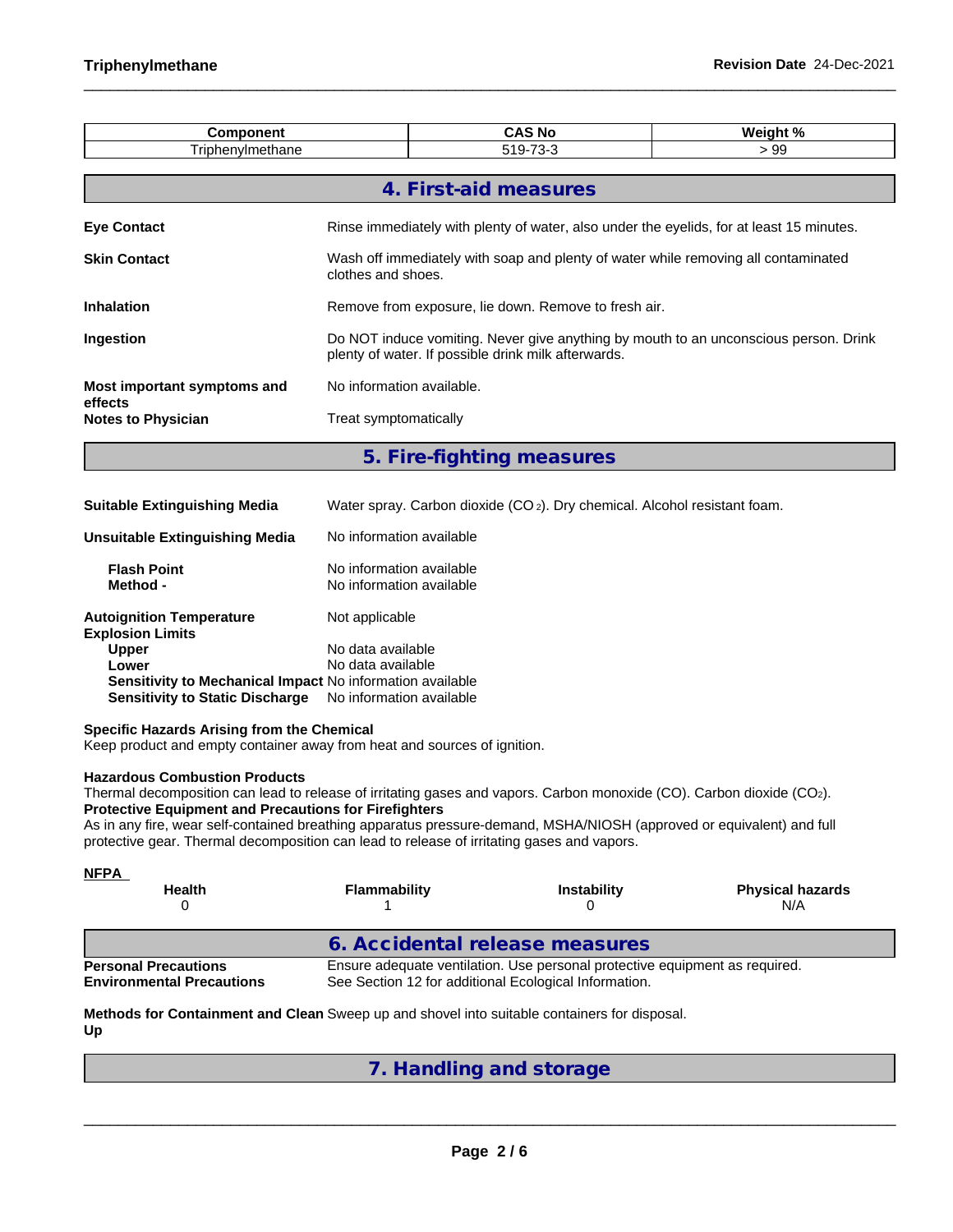|                                      | contaminated clothing and gloves, including the inside, before re-use. Avoid breathing<br>vapors or mists. Do not ingest. If swallowed then seek immediate medical assistance. Wash<br>thoroughly after handling. |
|--------------------------------------|-------------------------------------------------------------------------------------------------------------------------------------------------------------------------------------------------------------------|
| Storage.                             | Keep in a dry, cool and well-ventilated place. Keep container tightly closed. Incompatible<br>Materials. Strong oxidizing agents. Oxidizing agent.                                                                |
|                                      | 8. Exposure controls / personal protection                                                                                                                                                                        |
| <b>Exposure Guidelines</b>           | This product does not contain any hazardous materials with occupational exposure<br>limitsestablished by the region specific regulatory bodies.                                                                   |
|                                      |                                                                                                                                                                                                                   |
| <b>Engineering Measures</b>          | None under normal use conditions.                                                                                                                                                                                 |
| <b>Personal Protective Equipment</b> |                                                                                                                                                                                                                   |
| <b>Eye/face Protection</b>           | Wear appropriate protective eyeglasses or chemical safety goggles as described by<br>OSHA's eye and face protection regulations in 29 CFR 1910.133 or European Standard<br>EN166.                                 |
| Skin and body protection             | Wear appropriate protective gloves and clothing to prevent skin exposure.                                                                                                                                         |
| <b>Respiratory Protection</b>        | No protective equipment is needed under normal use conditions.                                                                                                                                                    |
| <b>Hygiene Measures</b>              | Handle in accordance with good industrial hygiene and safety practice.                                                                                                                                            |

|                                         | 9. Physical and chemical properties        |
|-----------------------------------------|--------------------------------------------|
| <b>Physical State</b>                   | Powder Solid                               |
| Appearance                              | Light yellow                               |
| Odor                                    | <b>Odorless</b>                            |
| <b>Odor Threshold</b>                   | No information available                   |
| pН                                      | No information available                   |
| <b>Melting Point/Range</b>              | 90 - 94 °C / 194 - 201.2 °F                |
| <b>Boiling Point/Range</b>              | 358 - 359 °C / 676.4 - 678.2 °F @ 754 mmHg |
| <b>Flash Point</b>                      | No information available                   |
| <b>Evaporation Rate</b>                 | Not applicable                             |
| <b>Flammability (solid,gas)</b>         | No information available                   |
| <b>Flammability or explosive limits</b> |                                            |
| <b>Upper</b>                            | No data available                          |
| Lower                                   | No data available                          |
| <b>Vapor Pressure</b>                   | No information available                   |
| <b>Vapor Density</b>                    | Not applicable                             |
| <b>Specific Gravity</b>                 | 1.010                                      |
| <b>Solubility</b>                       | No information available                   |
| Partition coefficient; n-octanol/water  | No data available                          |
| <b>Autoignition Temperature</b>         | Not applicable                             |
| <b>Decomposition Temperature</b>        | No information available                   |
| <b>Viscosity</b>                        | Not applicable                             |
| <b>Molecular Formula</b>                | C <sub>19</sub> H <sub>16</sub>            |
| <b>Molecular Weight</b>                 | 244.34                                     |
|                                         |                                            |

## **10. Stability and reactivity**

| <b>Reactive Hazard</b> | None known, based on information available |
|------------------------|--------------------------------------------|
| <b>Stability</b>       | Stable under normal conditions.            |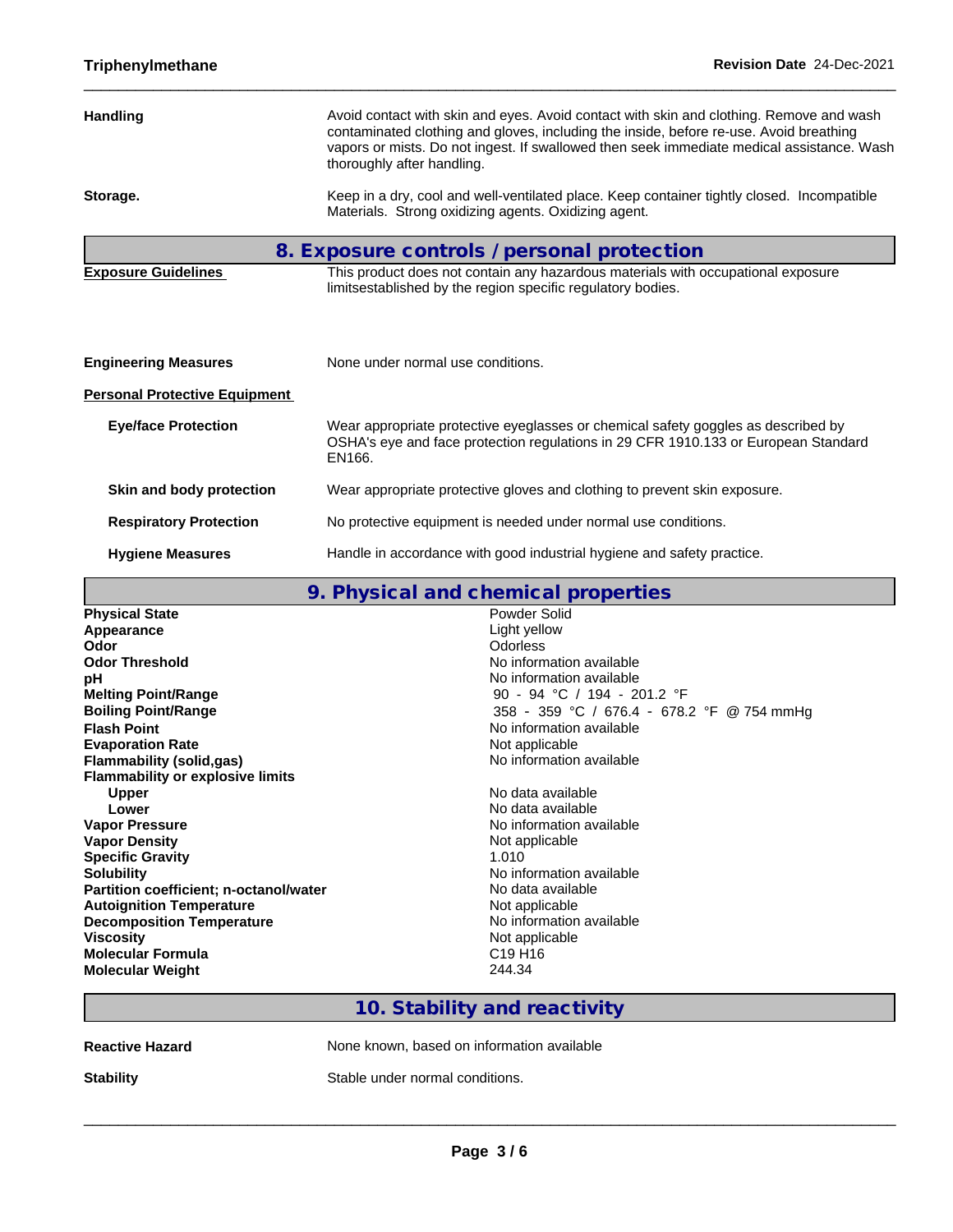| <b>Conditions to Avoid</b>      | Incompatible products.                                                                                                                                        |
|---------------------------------|---------------------------------------------------------------------------------------------------------------------------------------------------------------|
| <b>Incompatible Materials</b>   | Strong oxidizing agents, Oxidizing agent                                                                                                                      |
|                                 | Hazardous Decomposition Products Thermal decomposition can lead to release of irritating gases and vapors, Carbon<br>monoxide $(CO)$ , Carbon dioxide $(CO2)$ |
| <b>Hazardous Polymerization</b> | No information available.                                                                                                                                     |
| <b>Hazardous Reactions</b>      | None under normal processing.                                                                                                                                 |
|                                 | 11. Toxicological information                                                                                                                                 |

## **Acute Toxicity**

| <b>Product Information</b><br><b>Component Information</b> | No acute toxicity information is available for this product                                                            |
|------------------------------------------------------------|------------------------------------------------------------------------------------------------------------------------|
| <b>Toxicologically Synergistic</b><br><b>Products</b>      | No information available<br>Delayed and immediate effects as well as chronic effects from short and long-term exposure |
| <b>Irritation</b>                                          | No information available                                                                                               |

## **Sensitization** No information available

**Carcinogenicity** The table below indicateswhether each agency has listed any ingredient as a carcinogen.

| Component                                                              | <b>CAS No</b> | <b>IARC</b>                                                    | <b>NTP</b>                 | <b>ACGIH</b> | <b>OSHA</b> | <b>Mexico</b> |
|------------------------------------------------------------------------|---------------|----------------------------------------------------------------|----------------------------|--------------|-------------|---------------|
| Triphenvlmethane                                                       | 519-73-3      | Not listed                                                     | Not listed                 | Not listed   | Not listed  | Not listed    |
| <b>Mutagenic Effects</b>                                               |               | No information available                                       |                            |              |             |               |
| <b>Reproductive Effects</b>                                            |               | No information available.                                      |                            |              |             |               |
| <b>Developmental Effects</b>                                           |               | No information available.                                      |                            |              |             |               |
| <b>Teratogenicity</b>                                                  |               | No information available.                                      |                            |              |             |               |
| <b>STOT - single exposure</b><br><b>STOT - repeated exposure</b>       |               | None known<br>None known                                       |                            |              |             |               |
| <b>Aspiration hazard</b>                                               |               | No information available                                       |                            |              |             |               |
| Symptoms / effects, both acute and No information available<br>delayed |               |                                                                |                            |              |             |               |
| <b>Endocrine Disruptor Information</b>                                 |               | No information available                                       |                            |              |             |               |
| <b>Other Adverse Effects</b>                                           |               | The toxicological properties have not been fully investigated. |                            |              |             |               |
|                                                                        |               |                                                                | 12. Ecological information |              |             |               |
| <b>Ecotoxicity</b><br>Do not empty into drains.                        |               |                                                                |                            |              |             |               |

**Persistence and Degradability** Insoluble in water

| <b>Bioaccumulation/ Accumulation</b> | No information available.                                             |
|--------------------------------------|-----------------------------------------------------------------------|
| <b>Mobility</b>                      | Is not likely mobile in the environment due its low water solubility. |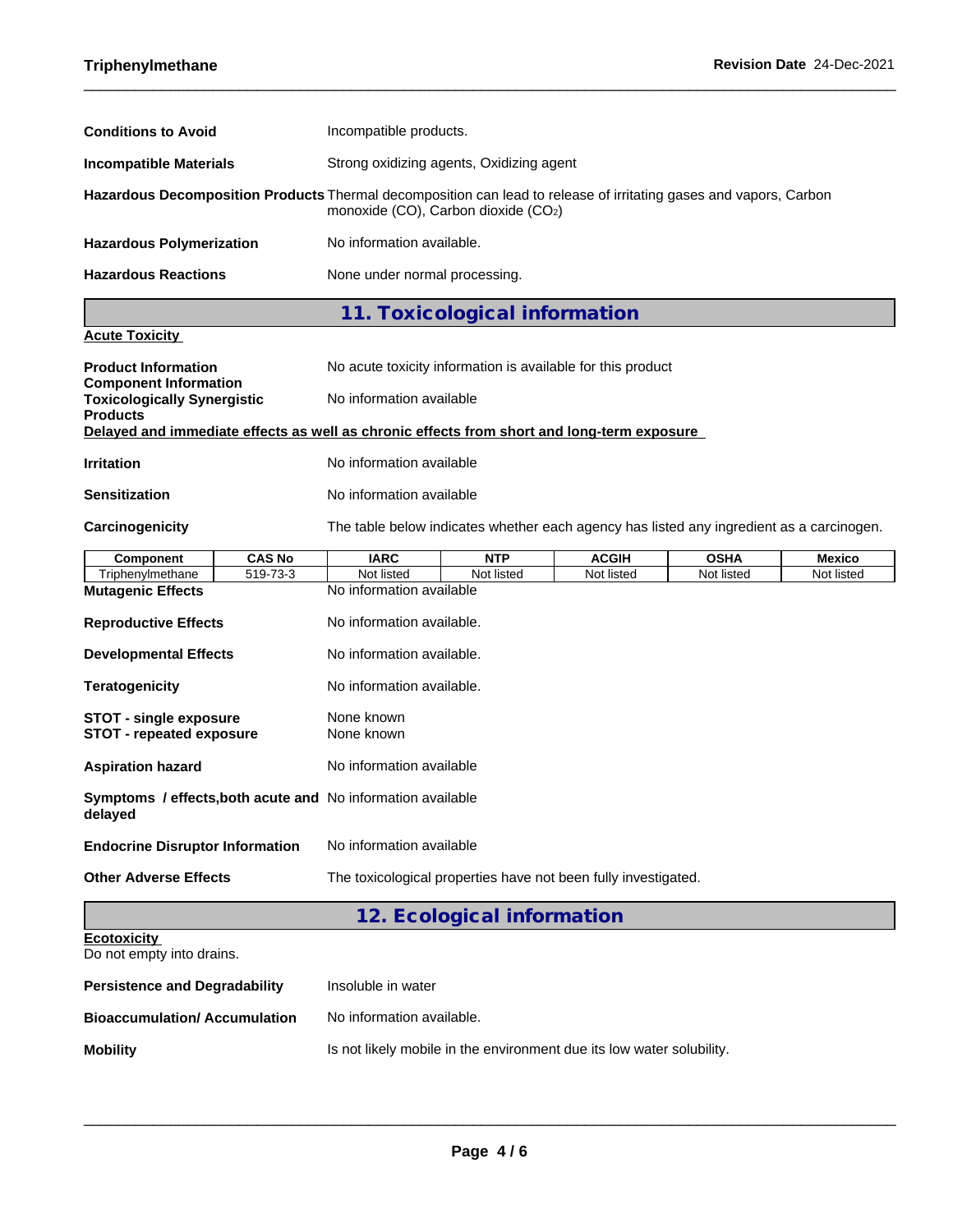|                        | 13. Disposal considerations                                                                                                                                                                                                                                           |
|------------------------|-----------------------------------------------------------------------------------------------------------------------------------------------------------------------------------------------------------------------------------------------------------------------|
| Waste Disposal Methods | Chemical waste generators must determine whether a discarded chemical is classified as a<br>hazardous waste. Chemical waste generators must also consult local, regional, and<br>national hazardous waste regulations to ensure complete and accurate classification. |

|                 | 14. Transport information  |  |
|-----------------|----------------------------|--|
| <u>DOT</u>      | Not regulated              |  |
|                 | Not regulated              |  |
| TDG<br>IATA     | Not regulated              |  |
| <b>IMDG/IMO</b> | Not regulated              |  |
|                 | 15. Regulatory information |  |

#### **United States of America Inventory**

| Component        | <b>CAS No</b><br>. | <b>TSCA</b> | TOO AL<br>Inventory notification -<br>تتعد<br><b>Active-Inactive</b> | <b>TSCA</b><br><b>EPA Regulatory</b><br><b>Flags</b> |
|------------------|--------------------|-------------|----------------------------------------------------------------------|------------------------------------------------------|
| Triphenylmethane | $-73-3$<br>74 م    |             | $\Gamma$ TIVE<br>AUITE                                               |                                                      |

#### **Legend:**

**TSCA** US EPA (TSCA) - Toxic Substances Control Act, (40 CFR Part 710)

X - Listed

'-' - Not Listed

**TSCA 12(b)** - Notices of Export Not applicable

#### **International Inventories**

Canada (DSL/NDSL), Europe (EINECS/ELINCS/NLP), Philippines (PICCS), Japan (ENCS), Japan (ISHL), Australia (AICS), China (IECSC), Korea (KECL).

| <b>Component</b> | <b>CAS No</b>                  | DSI | <b>NDSL</b> | <b>EINECS</b>                  | <b>PICCS</b> | <b>ENCS</b> | <b>ISHL</b> | <b>AICS</b> | IFAAA<br>IECSC | <b>KECL</b>                  |
|------------------|--------------------------------|-----|-------------|--------------------------------|--------------|-------------|-------------|-------------|----------------|------------------------------|
| Triphenvlmethane | $\sim$ $\sim$<br>510.<br>ت-دت/ |     |             | $275 - 0.$<br>ີາ∩ຂ⊥<br>1200-27 |              |             |             |             |                | $-24295$<br><b>KE</b><br>-n- |

**KECL** - NIER number or KE number (http://ncis.nier.go.kr/en/main.do)

### **U.S. Federal Regulations**

| <b>SARA 313</b>                                                       | Not applicable                                              |
|-----------------------------------------------------------------------|-------------------------------------------------------------|
| <b>SARA 311/312 Hazard Categories</b>                                 | See section 2 for more information                          |
| <b>CWA (Clean Water Act)</b>                                          | Not applicable                                              |
| <b>Clean Air Act</b>                                                  | Not applicable                                              |
| <b>OSHA</b> - Occupational Safety and<br><b>Health Administration</b> | Not applicable                                              |
| <b>CERCLA</b>                                                         | Not applicable                                              |
| <b>California Proposition 65</b>                                      | This product does not contain any Proposition 65 chemicals. |
| U.S. State Right-to-Know<br><b>Regulations</b>                        | Not applicable                                              |
| <b>U.S. Department of Transportation</b>                              |                                                             |